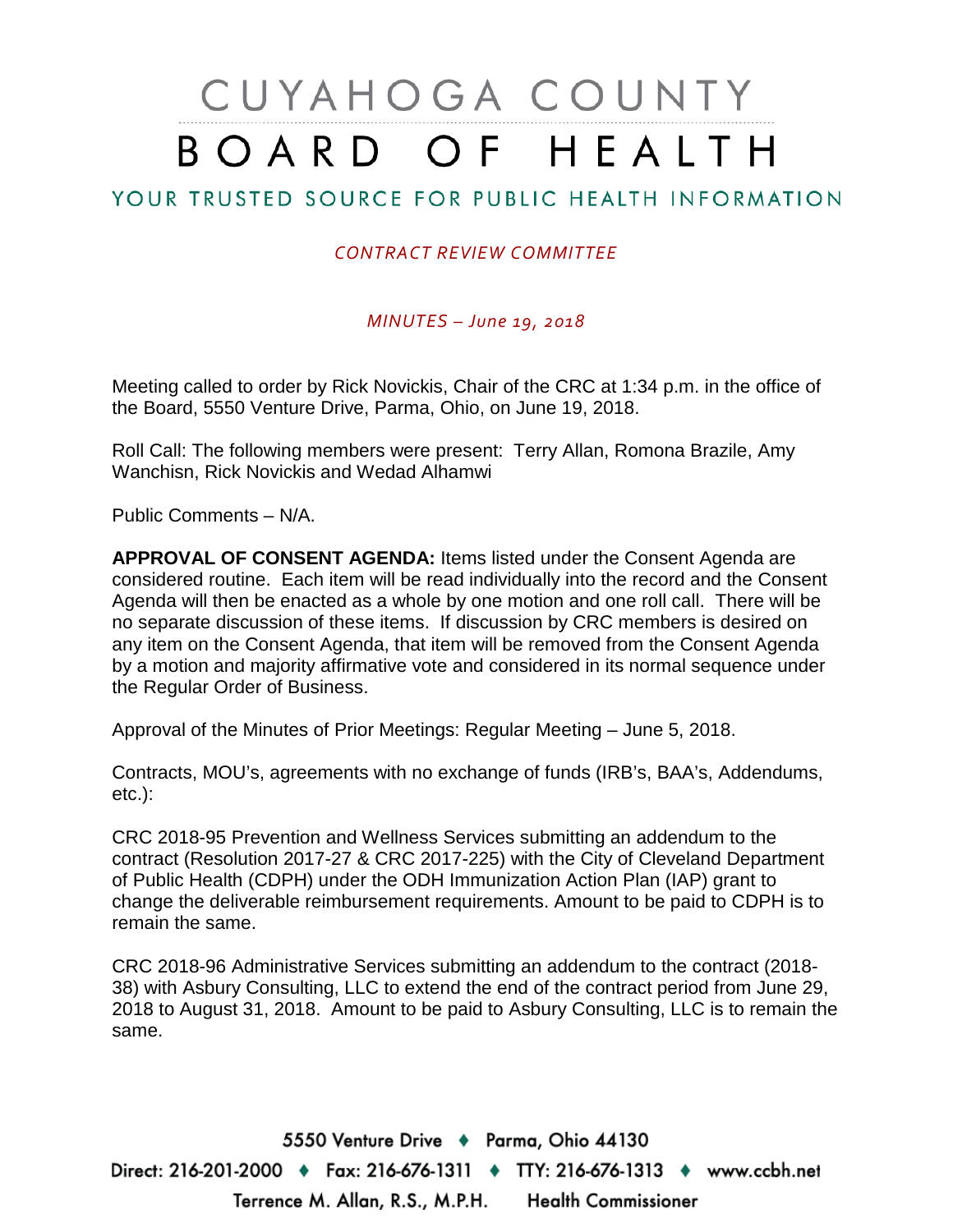It was moved by Amy Wanchisn, seconded by Romona Brazile, that the consent agenda, including the minutes of the June 5, 2018 Regular CRC meeting be approved.

The Secretary called the roll:

Ayes: Terry Allan, Romona Brazile, Amy Wanchisn, Rick Novickis and Wedad Alhamwi

#### **CONTRACTS AND AWARDS:**

Tabled Items

CRC 2018-85 7699 Stearns Rd. Olmsted Township, Ohio 44138

CRC 2018-86 7632 Pleasantview Parma, Ohio 44134

CRC 2018-87 7735 Stearns Rd. Olmsted Township, Ohio 44138

No action taken at this time.

New Items For Review

Bid/Quote Openings ≥ \$25,000.00

None

Bid/Quote Openings < \$25,000.00

ESI Programming Bid Opening presented by: Amy Wanchisn

It was moved by Wedad Alhamwi, seconded by Terry Allan that the following quote (CRC 2018-97) for ESI programming services be accepted as the lowest and best, and a contract be awarded to Avantia, Inc. in the amount of \$24,500.00 (ref. enclosed).

The Secretary called the roll:

Ayes: Terry Allan, Claire Boettler, Chris Kippes, Rick Novickis and Judy Wirsching

Lead Program Bid Opening presented by: Stephanie McConoughey

5550 Venture Drive + Parma, Ohio 44130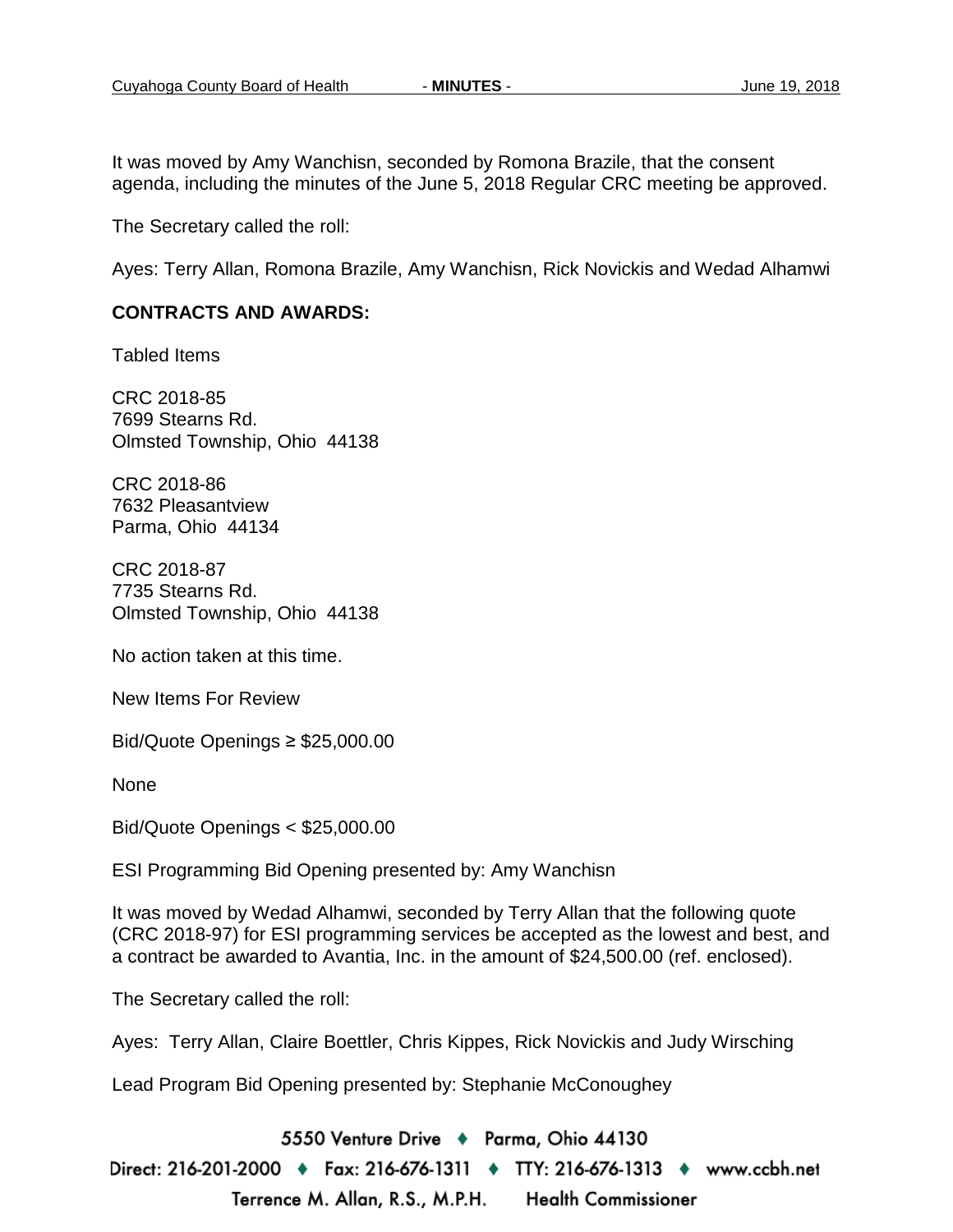It was moved by Romona Brazile, seconded by Wedad Alhamwi that the following quote (CRC 2018-98) for 1239 Dorsh, South Euclid, Ohio 44121 be accepted as the lowest and best, and a contract be awarded to American Builders & Applicators in the amount of \$750.00 (ref. enclosed).

The Secretary called the roll:

Ayes: Terry Allan, Romona Brazile, Amy Wanchisn, Rick Novickis and Wedad Alhamwi

Household Sewage Bid Opening presented by: Domenica McClintock

It was moved by Wedad Alhamwi, seconded by Chris Rick Novickis that the following CRC items be tabled and to reissue RFQs for the following properties:

CRC 2018-99 16002 W 130th St. Strongsville, Ohio 44136

CRC 2018-100 7208 Broadview Rd. Parma, Ohio 44134

The Secretary called the roll:

Ayes: Terry Allan, Romona Brazile, Amy Wanchisn, Rick Novickis and Wedad Alhamwi

It was moved by Amy Wanchisn, seconded by Wedad Alhamwi that the following quote (CRC 2018-101) for 7562 Hoertz Rd., Parma, Ohio 44134 be accepted as the lowest and best, and a contract be awarded to KMU Residential, LLC in the amount of \$5,590.00 (Total project cost including tap in/sewer connection fee is \$6,380.00) (ref. enclosed).

The Secretary called the roll:

Ayes: Terry Allan, Romona Brazile, Amy Wanchisn, Rick Novickis and Wedad Alhamwi

It was moved by Romona Brazile, seconded by Wedad Alhamwi that the following quote (CRC 2018-102) for 27234 Cook Rd., Olmsted Township, Ohio 44138 be accepted as the lowest and best, and a contract be awarded to KMU Residential, LLC in the amount of \$6,550.00 (Total project cost including tap in/sewer connection fee is \$11,550.00) (ref. enclosed).

The Secretary called the roll:

Ayes: Terry Allan, Romona Brazile, Amy Wanchisn, Rick Novickis and Wedad Alhamwi

5550 Venture Drive + Parma, Ohio 44130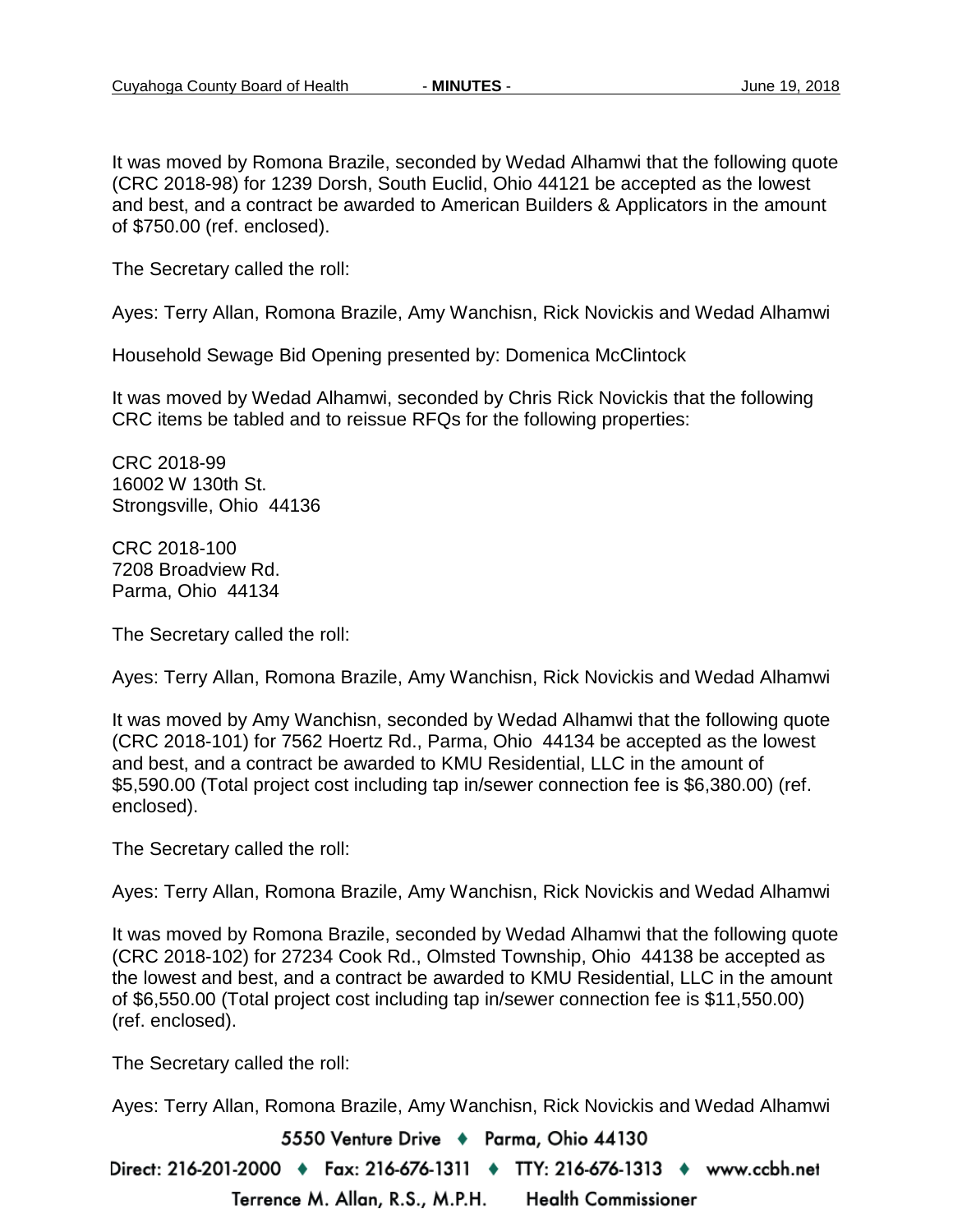It was moved by Amy Wanchisn, seconded by Rick Novickis that the following quote (CRC 2018-103) for 7535 Stearns Rd., Olmsted Township, Ohio 44138 be accepted as the lowest and best, and a contract be awarded to KMU Residential, LLC in the amount of \$\$6,850.00 (Total project cost including tap in/sewer connection fee is \$11,850.00) (ref. enclosed).

The Secretary called the roll:

Ayes: Terry Allan, Romona Brazile, Amy Wanchisn, Rick Novickis and Wedad Alhamwi

Expenditures: Contracts up to \$25,000.00

It was moved by Wedad Alhamwi, seconded by Amy Wanchisn that the amendment (CRC 2018-104) to the contract with BDL General Contracting (CRC 2017-243) under the Lead Hazard Control grant to extend the end of the contract period June 11, 2018 to July 11, 2018 and increase the amount to be paid to BDL General Contracting from \$9,750.00 to \$12,850.00 be approved.

Presented by: Stephanie McConoughey

Purpose: To complete additional work not identified in the original scope for the project.

Funding Source: 100% reimbursable through the Lead Hazard Control Program

The Secretary called the roll:

Ayes: Terry Allan, Romona Brazile, Amy Wanchisn, Rick Novickis and Wedad Alhamwi

It was moved by Terry Allan, seconded by Wedad Alhamwi that the amendment (CRC 2018-105) to the contract with CB Mullins Construction (CRC 2017-227) under the Lead Hazard Control grant to extend the end of the contract period April 10, 2018 to July 11, 2018 and increase the amount to be paid to CB Mullins Construction from \$29,800.00 to \$30,295.00 be approved.

Presented by: Stephanie McConoughey

Purpose: To complete additional work not identified in the original scope for the project.

Funding Source: 100% reimbursable through the Lead Hazard Control Program

The Secretary called the roll:

Ayes: Terry Allan, Romona Brazile, Amy Wanchisn, Rick Novickis and Wedad Alhamwi

5550 Venture Drive + Parma, Ohio 44130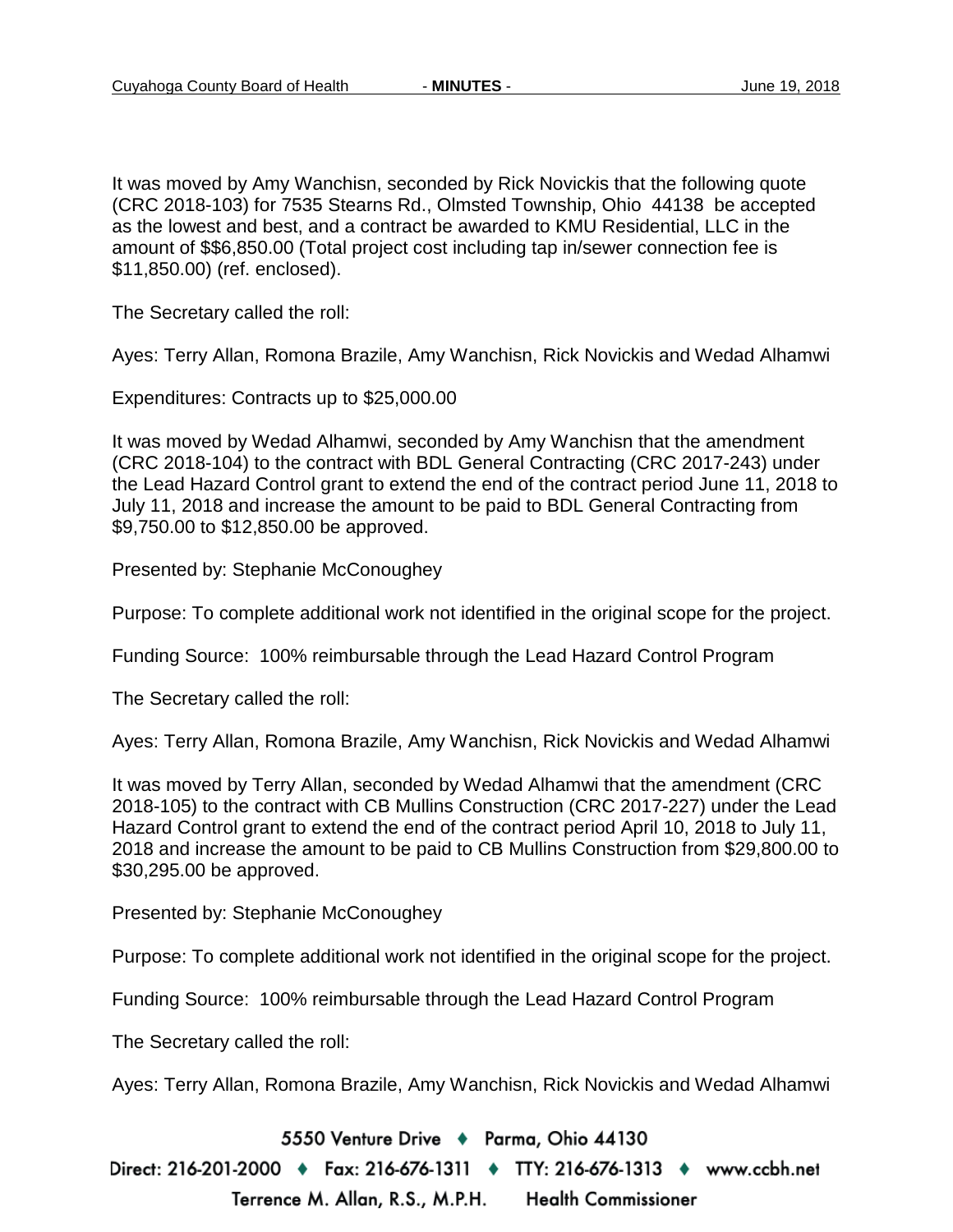It was moved by Amy Wanchisn, seconded by Rick Novickis that the contract (CRC 2018-106) with Far West Center under the Ryan White Part A grant from February 28, 2018 through February 28, 2019 in the amount of \$3,715.00 be approved.

Presented by: Romona Brazile

Purpose: To provide direct service care to eligible HIV clients.

Funding Source: 100% reimbursable through the FY2018 Ryan White grant The Secretary called the roll:

Ayes: Terry Allan, Romona Brazile, Amy Wanchisn, Rick Novickis and Wedad Alhamwi

It was moved by Wedad Alhamwi, seconded by Amy Wanchisn that the addendums (CRC 2018-107) to the following contracts (CRC 2018-50 & CRC 2018-79) under the HRSA Ryan White Part A Program grant be approved:

|                                                  | Amount to be paid to |                          |  |
|--------------------------------------------------|----------------------|--------------------------|--|
|                                                  | not to exceed:       |                          |  |
|                                                  | From                 |                          |  |
| <b>AIDS Healthcare Foundation</b>                |                      | $$7,200.00$ $$23,294.00$ |  |
| <b>Family Planning Services of Lorain County</b> | \$7,194.00           | \$15,375.00              |  |
| Near West Side Multi Service                     | \$7.482.00           | \$16,466.00              |  |

Presented by: Romona Brazile

Purpose: To provide services to low-income, uninsured and underinsured HIV positive persons.

Funding Source: 100% reimbursable through the FY2018 HRSA Ryan White grant The Secretary called the roll:

Ayes: Terry Allan, Romona Brazile, Amy Wanchisn, Rick Novickis and Wedad Alhamwi

Revenue Generating Agreements up to \$25,000.00

None

Contract Rescissions

None

Other Business

Public Comment – N/A.

5550 Venture Drive + Parma, Ohio 44130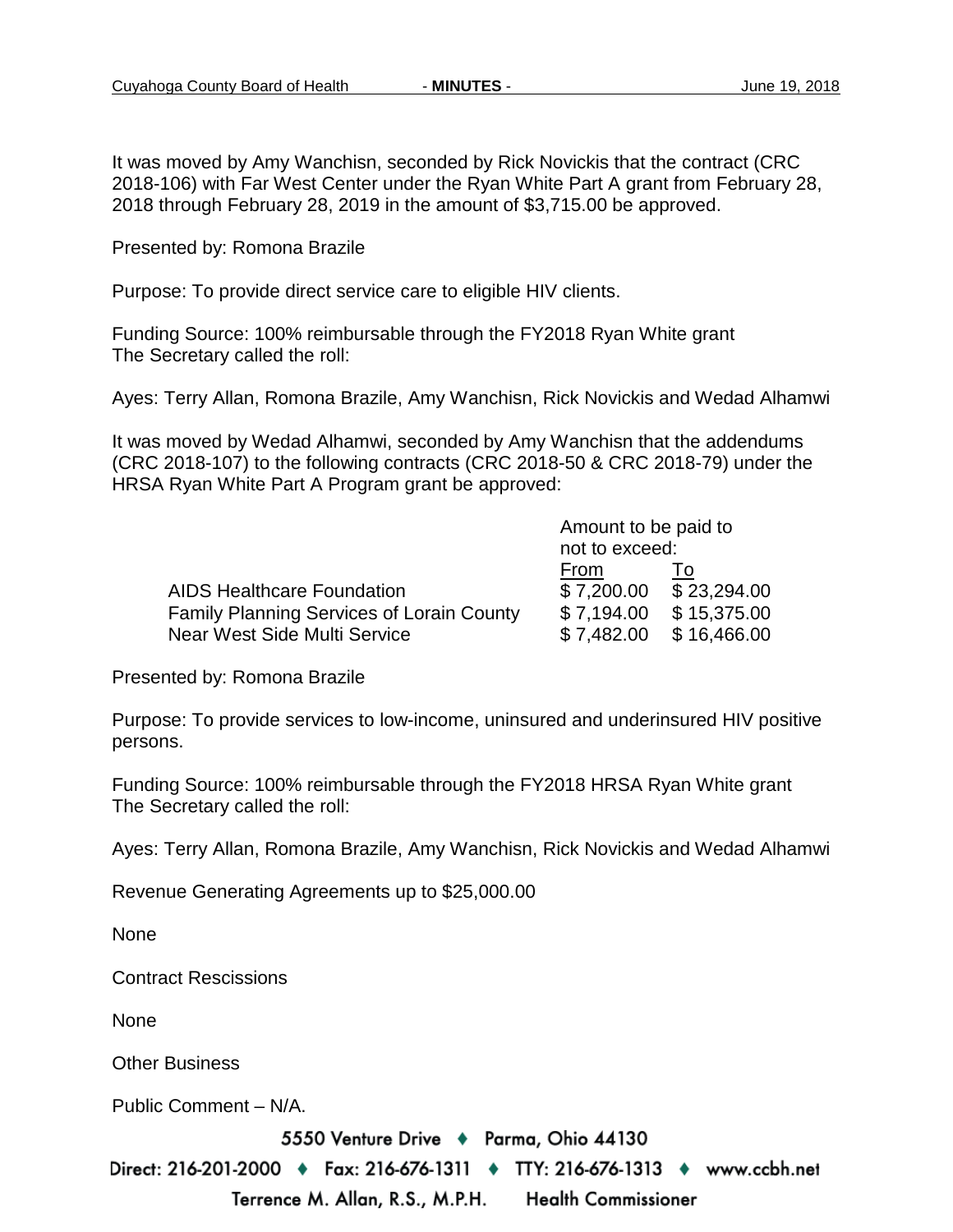- MINUTES -

Thereupon, it was moved by Romona Brazile, seconded by Rick Novickis, that the following Motion be adopted:

BE IT RESOLVED that the meeting be adjourned at 1:58 p.m.

The Secretary called the roll:

Ayes: Terry Allan, Romona Brazile, Amy Wanchisn, Rick Novickis and Wedad Alhamwi

**Committee Chair** 

Clerk

5550 Venture Drive + Parma, Ohio 44130 Direct: 216-201-2000 • Fax: 216-676-1311 • TTY: 216-676-1313 • www.ccbh.net Terrence M. Allan, R.S., M.P.H. **Health Commissioner**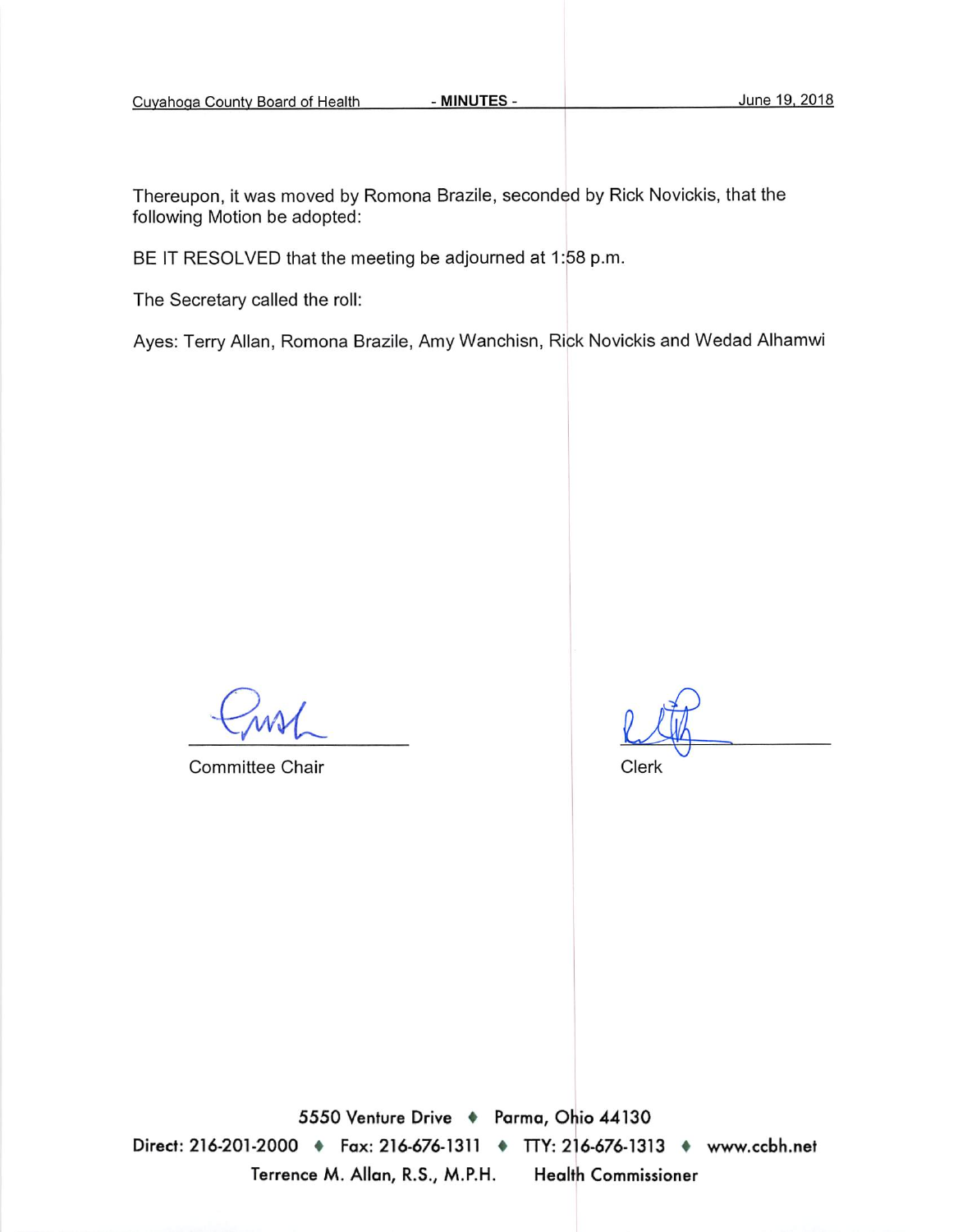## **RFQ RESULTS**

**Program:** Epidemiology, Surveillance, and Informatics<br> **Title:** Informatics Services **Informatics Services**<br>2018-05 **RFQ No: CRC No:** 

**The following quotes were received and opened on:** 

| <b>NAME OF CONTRACTOR</b>       | <b>RECEIVED</b> | <b>QUOTE</b>        |
|---------------------------------|-----------------|---------------------|
| Avantia, Inc                    | 5-23-18 12:40pm | \$98 per hour       |
| Incom                           | 5-22-18 4:56pm  | \$110 per hour      |
| <b>Silver Dolphin Solutions</b> | 5-30-18 7:20am  | \$60-\$80 per hour* |

#### **Recommended award: Avantia, Inc**

#### **Brief Justification:**

Avantia, Inc was selected based on evaluation and scoring of proposals by three CCBH staff. Avantia scored highest (or tied for highest) across all three evaluators. While Silver Dolphin Solutions provided the lowest per hour charge (based on the number of hours pre-purchased), their proposal scored lowest among two of the three evaluators. Additionally, there is mention of sub-contracting out work if they are unable to meet project needs.

The contract with Avantia, Inc. will be for a not to exceed amount of \$24,500.00 based on a 250 hour estimate at the rate of \$98.00/hour.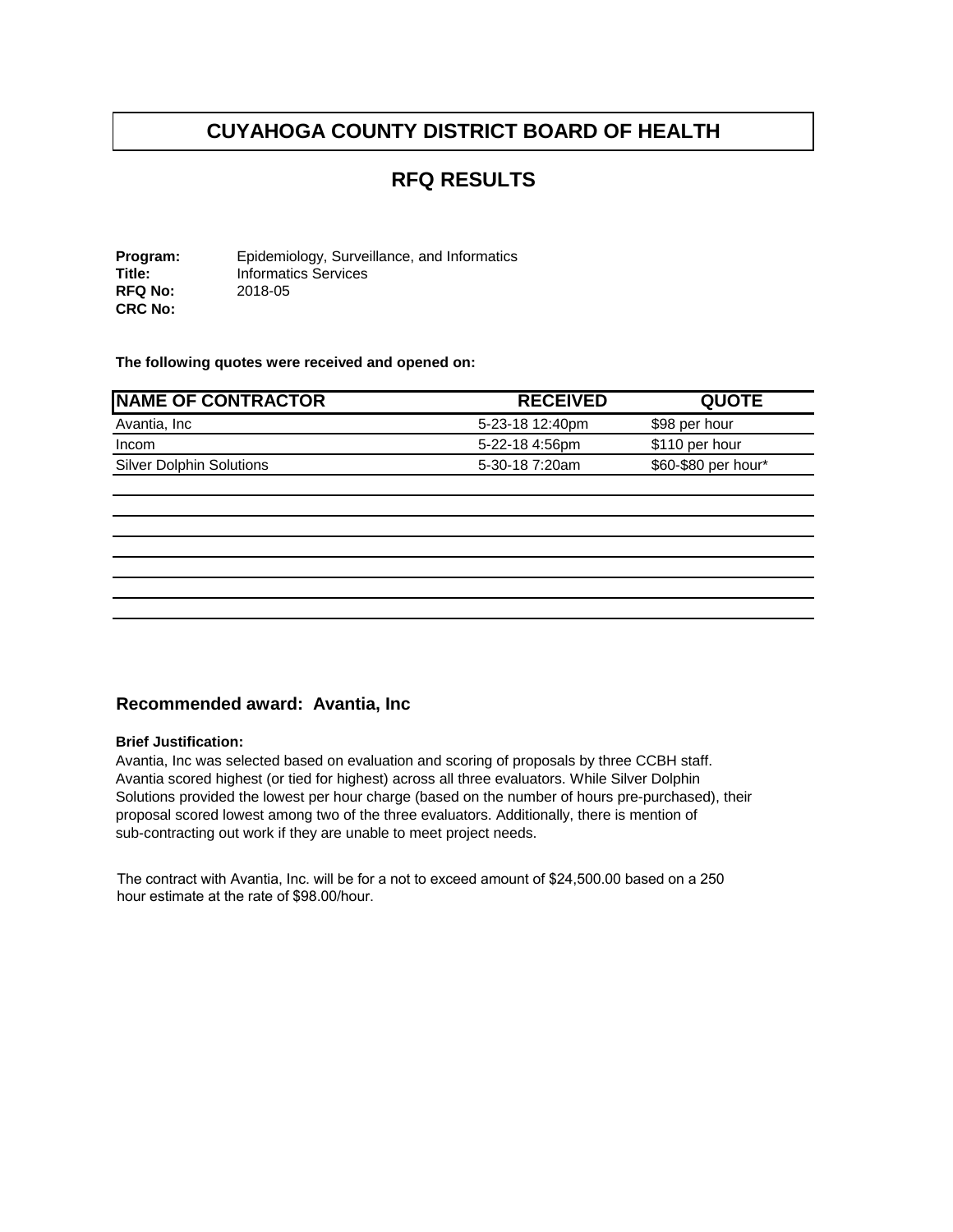### **QUOTE RESULTS**

#### **Project Address**

**Name: Address: City,State, Zip:** South Euclid, OH 44121 **CRC No:** CRC 2018-98 Paul Wood 1239 Dorsh Rd.

**The following quotes were received and opened:**

| <b>NAME OF CONTRACTOR</b>       | <b>QUOTE</b> | <b>LEAD</b> | нн  | <b>MATCH</b> |
|---------------------------------|--------------|-------------|-----|--------------|
| American Builders & Applicators | \$750        | \$750       | \$0 | \$0          |
| <b>BDL General Contracting</b>  | \$1,500      | \$1,500     | \$0 | \$0          |
| <b>CB Mullins</b>               | \$2.100      | \$2.100     | \$0 | \$0          |
|                                 |              |             |     |              |

**ESTIMATE:** \$1,000.00

**Recommended award: American Builders & Applicators**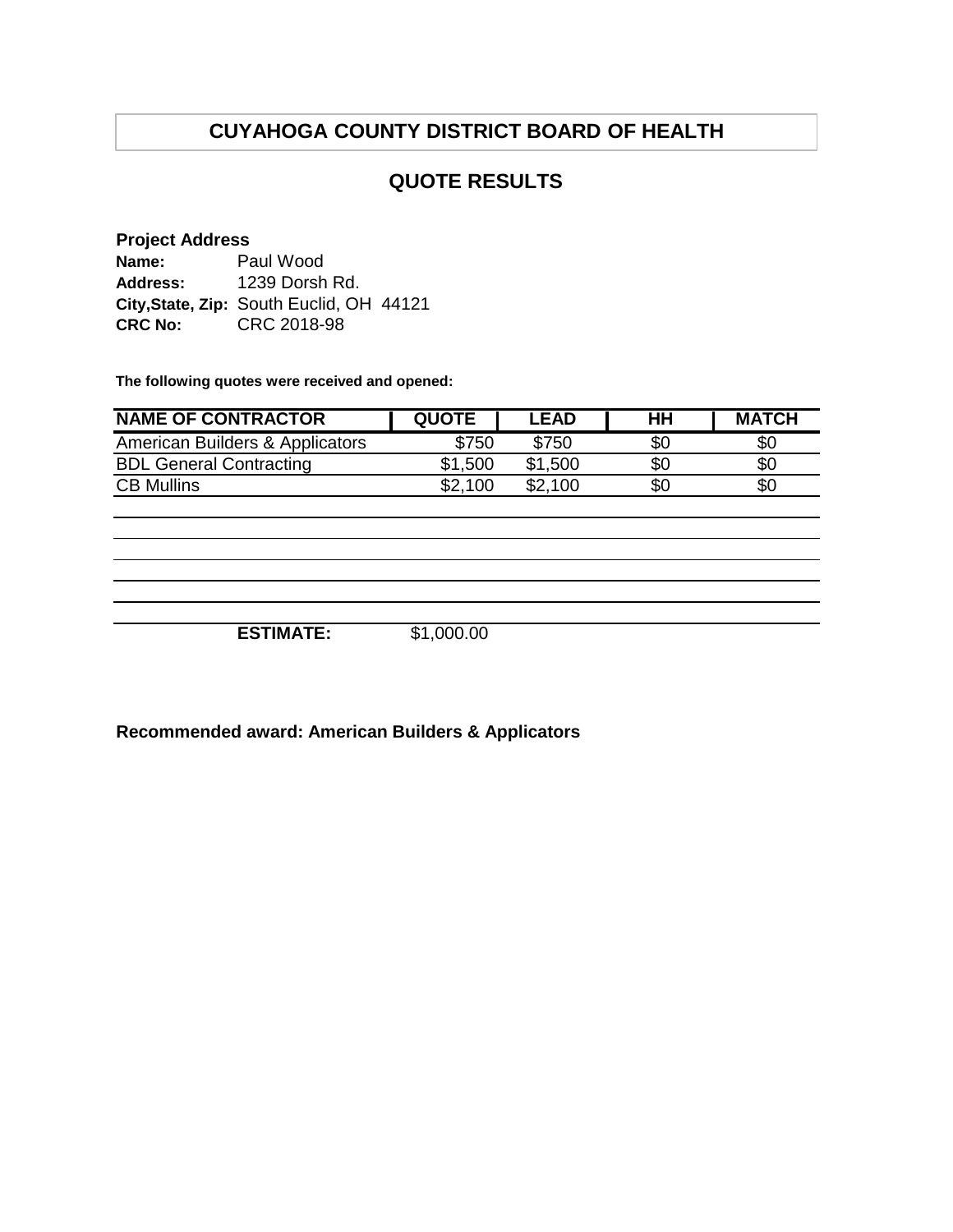**Name: Address: City,State, Zip: PPN# # of Bedrooms**

Galay Residence 7562 Hoertz Parma, Ohio 44134 453-10-020 3

**The following quotes were received and opened:** 

| Name of Contractor:        | Connection -<br>Construction<br>Quote | Tap-In/Sewer<br><b>Connection Fee</b> | <b>WPCLF</b><br><b>Program Cost</b><br>100% | <b>Owner Match</b><br>100% | <b>Project Cost</b> |
|----------------------------|---------------------------------------|---------------------------------------|---------------------------------------------|----------------------------|---------------------|
| <b>KMU Residential LLC</b> | \$5,590.00                            | \$790.00                              | \$6,380.00                                  | \$0.00                     | \$6,380.00          |
| Dynamerican                | \$6,805.00                            | \$790.00                              | \$7,595.00                                  | \$0.00                     | \$7,595.00          |
|                            |                                       |                                       |                                             |                            |                     |
|                            |                                       |                                       |                                             |                            |                     |
|                            |                                       |                                       |                                             |                            |                     |
|                            |                                       |                                       |                                             |                            |                     |
|                            |                                       |                                       |                                             |                            |                     |
|                            |                                       |                                       |                                             |                            |                     |
|                            |                                       |                                       |                                             |                            |                     |
|                            |                                       |                                       |                                             |                            |                     |
|                            |                                       |                                       |                                             |                            |                     |
|                            |                                       |                                       |                                             |                            |                     |
|                            |                                       |                                       |                                             |                            |                     |
|                            |                                       |                                       |                                             |                            |                     |
|                            |                                       |                                       |                                             |                            |                     |

**Bids Reviewed by: Selected Contractor Bid: Connection Fee/Tap-In Fee Paid To:**  P. Sawchyn and D. McClintock

KMU Residential LLC

City of Parma Engineering Office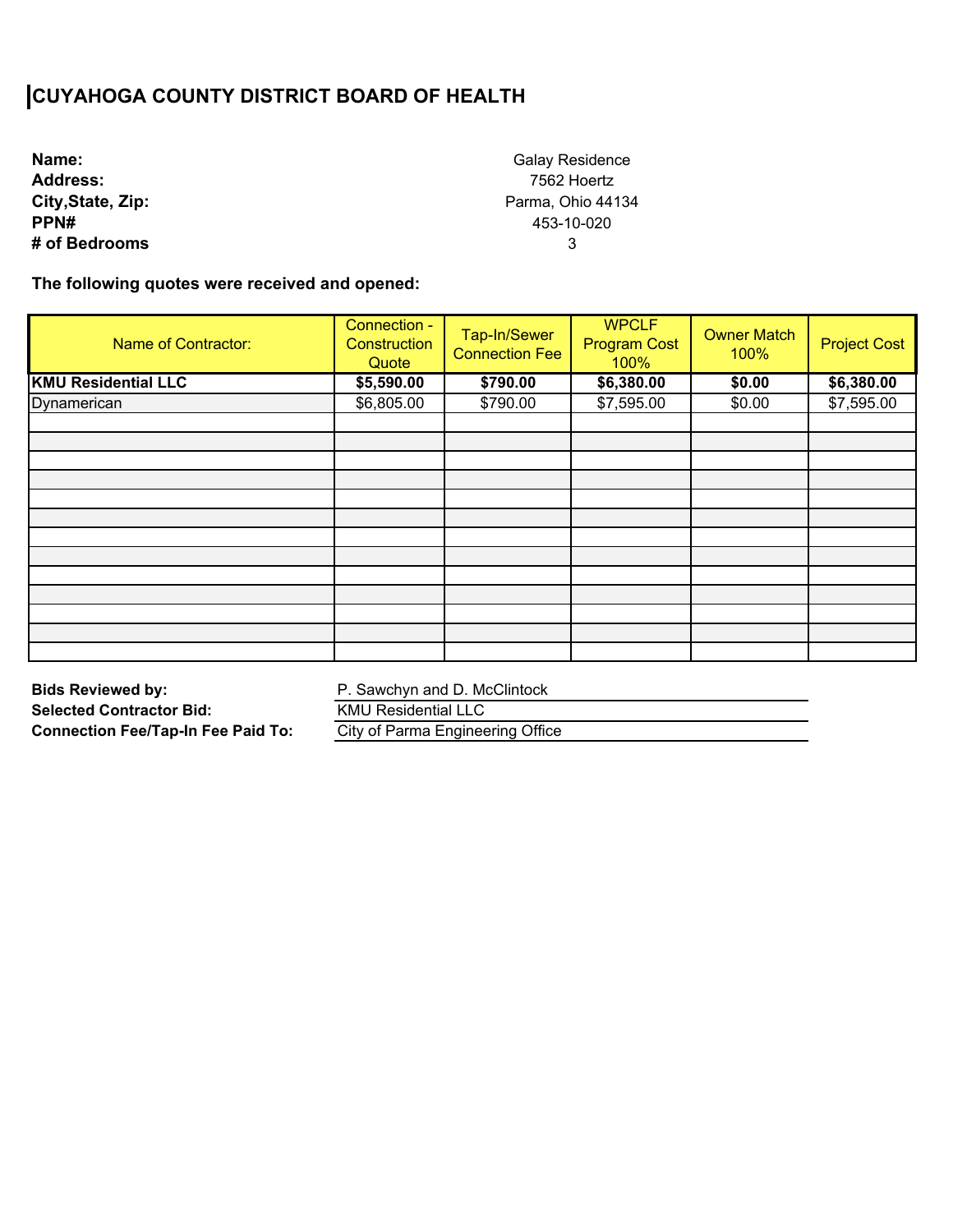| Name:             |
|-------------------|
| <b>Address:</b>   |
| City, State, Zip: |
| PPN#              |
| # of Bedrooms     |

Deirdre Newman 27234 Cook Road Olmsted Township, Ohio 44138 264-09-019 3

**The following quotes were received and opened:** 

| <b>Name of Contractor:</b> | Connection -<br>Construction<br>Quote | Tap--In/Sewer<br><b>Connection Fee</b> | <b>WPCLF</b><br><b>Program Cost</b><br>50% | <b>Owner Match</b><br>50% | <b>Project Cost</b> |
|----------------------------|---------------------------------------|----------------------------------------|--------------------------------------------|---------------------------|---------------------|
| <b>KMU Residential LLC</b> | \$6,550.00                            | \$5,000.00                             | \$5,775.00                                 | \$5,775.00                | \$11,550.00         |
| Dynamerican                | \$23,045.00                           | \$5,000.00                             | \$14,022.50                                | \$14,022.50               | \$28,045.00         |
|                            |                                       |                                        |                                            |                           |                     |
|                            |                                       |                                        |                                            |                           |                     |
|                            |                                       |                                        |                                            |                           |                     |
|                            |                                       |                                        |                                            |                           |                     |
|                            |                                       |                                        |                                            |                           |                     |
|                            |                                       |                                        |                                            |                           |                     |
|                            |                                       |                                        |                                            |                           |                     |
|                            |                                       |                                        |                                            |                           |                     |
|                            |                                       |                                        |                                            |                           |                     |
|                            |                                       |                                        |                                            |                           |                     |
|                            |                                       |                                        |                                            |                           |                     |
|                            |                                       |                                        |                                            |                           |                     |
|                            |                                       |                                        |                                            |                           |                     |

**Bids Reviewed by:** 

P. Sawchyn and D. McClintock

**Selected Contractor Bid:** 

**Connection Fee/Tap-In Fee Paid To:** 

KMU Residential LLC

Cuyahoga County Department of Public Works